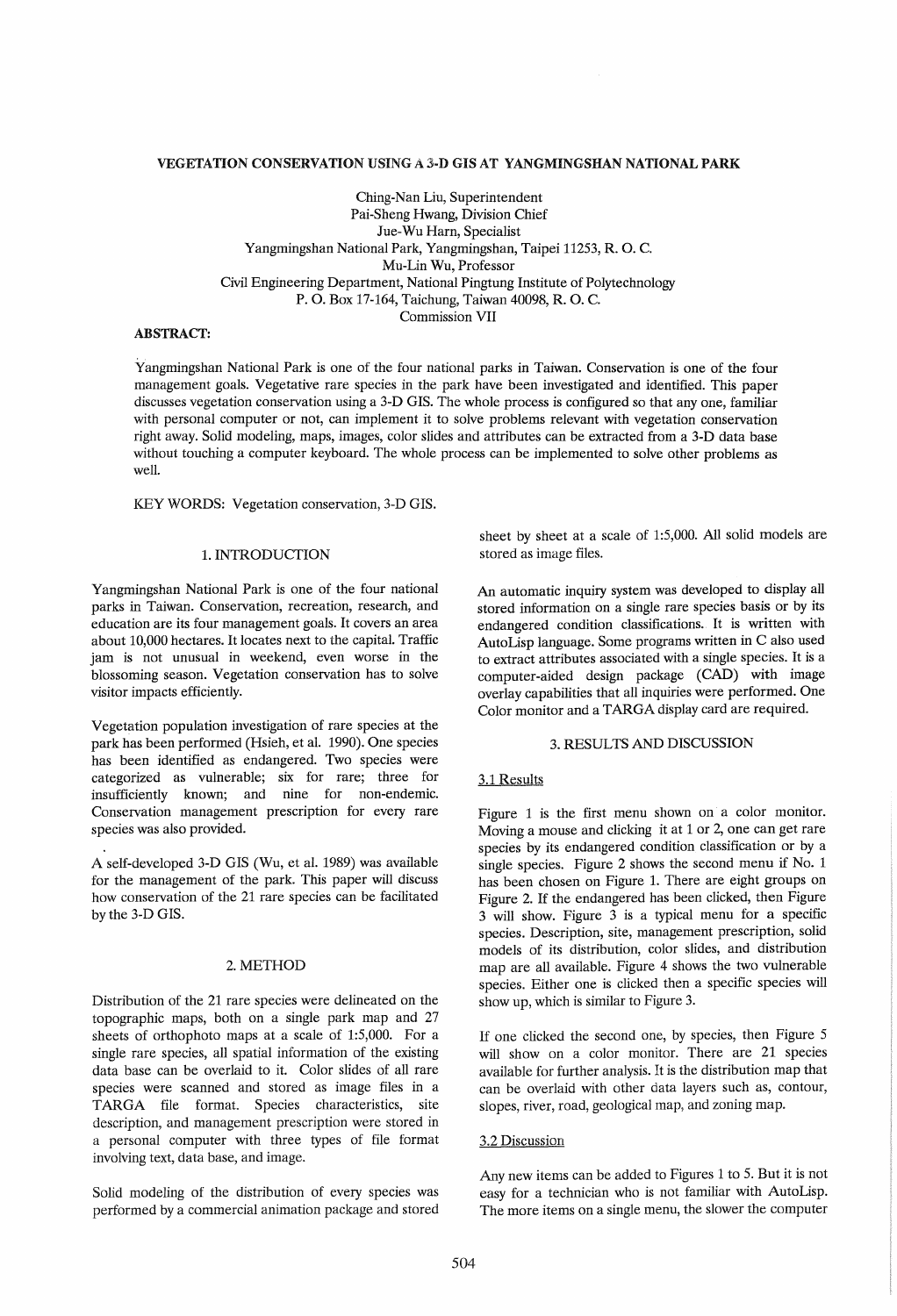will response. It is user friendly that any one can implement it to solve problems relevant with vegetation conservation right away. Figures 1 to 5 can be changed into Chinese very quickly. Although all commands were written in English, the vegetation conservation practice

can be implemented in a Chinese environment. Research and development, technology distribution, and supply of data are three categories that support GIS technology (Parker, 1991). Vegetation conservation can be facilitated by the three types of business as well.

| Vegetation Conservation for Rare Species at Yangmingshan National Park |
|------------------------------------------------------------------------|
| 1. By Endangered Condition Classification                              |
| 2. By Species                                                          |

Figure 1. The first menu.

| Rare Species by Endangered Condition Classification |                         |               |             |  |
|-----------------------------------------------------|-------------------------|---------------|-------------|--|
| Extinct                                             | Endangered              | Vulnerable    | Rare        |  |
| Indeterminate                                       | Insufficiently<br>Known | Out of Danger | Non-endemic |  |

Figure 2. Rare species by endangered condition classification.

| Endangered: Isoetes taiwanensis Devol |                       |                                |  |  |
|---------------------------------------|-----------------------|--------------------------------|--|--|
| Description                           | <b>Site</b>           | <b>Management Prescription</b> |  |  |
| Solid<br>Models<br>Distribution       | of Its   Color Slides | Distribution Map               |  |  |

Figure 3. A menu for a single species.

| Vulnerable Species: |  |
|---------------------|--|
|---------------------|--|

1. Eriocaulon chishingsanensis Chang

2. Rhododendron longiperulatum Hayata

Figure 4. The two vulnerable species.

| Rare Species: By Species |                        |                        |  |  |
|--------------------------|------------------------|------------------------|--|--|
| 1. Isotetes taiwanensis  | 2. Eriocaulon          | 3. Rhododendro         |  |  |
|                          | chishingsanensis       | longiperulatum         |  |  |
| 4. Calantha graciliflora | 5. Deutzia cordatula   | 6. Hypericum           |  |  |
|                          |                        | formosanum             |  |  |
| 7. Maackia taiwanensis   | 8. Rhododendron        | 9. Sedum sekiteiense   |  |  |
|                          | nakaharai              |                        |  |  |
| 10. Akebia sp.           | 11. Asarum taitonensis | 12. Rhododendron       |  |  |
|                          |                        | pseudochrysanthum      |  |  |
| 13. Bretschneidera       | 14. Dendrobenthamia    | 15. Drosera spathulata |  |  |
| sinensis                 | japonica               |                        |  |  |
| 16. Dysosma pleiantha    | 17. Eriocaulon         | 18. Kadsura japonica   |  |  |
|                          | sexangulare            |                        |  |  |
| 19. Ligularia japonica   | 20. Luzula multiflora  | 21. Stephanotis        |  |  |
|                          |                        | mucronata              |  |  |

Figure 5. Rare species by a single species.